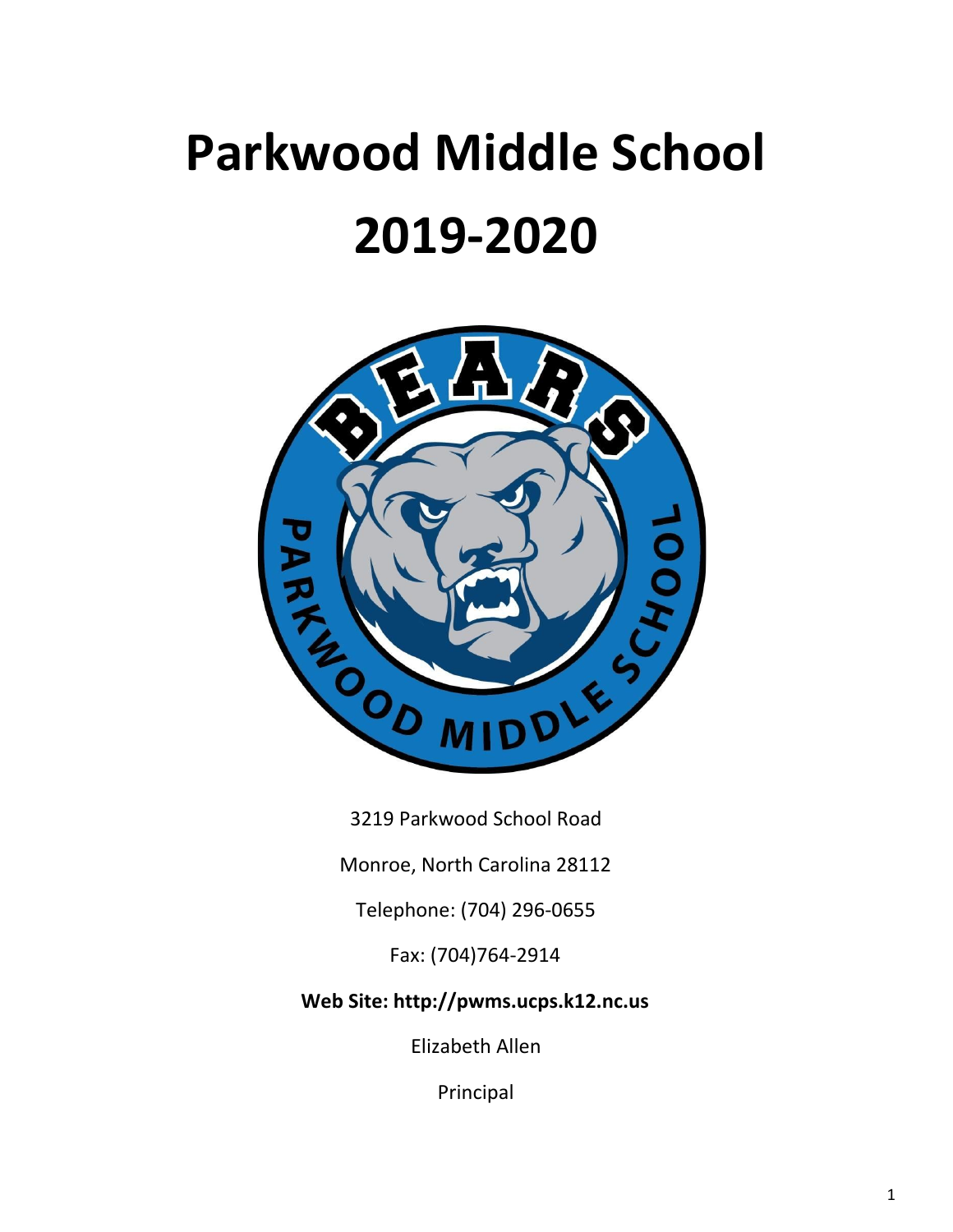#### **PARKWOOD MIDDLE SCHOOL VISION STATEMENT:**

To grow a healthy, kind, and reflective community of learners

#### **MISSION 2019-2020**

- Students will accept the consequences of personal decisions
- Students will be provided access to physical, social, and emotional growth and development opportunities
- Students will be provided with instructional strategies based on their needs
- Students will experience productive struggle that will lead to deep, meaningful, and lasting learning
- Students and teachers will work together in a safe learning environment
- Students and teachers will exhibit pride in their school
- The school will develop positive relationships with students, parents and the community

*In compliance with federal law, Union County Public School System administers all educational programs, employment* activities, and admissions without discrimination because of race, religion, national or ethnic origin, color, age, military *service, disability, or gender, except where exemption is appropriate and allowed by law*

#### **Early Release Days for 2019-2020 (October 8, March 19)**

Union County Public Schools will have two Early Release Days during the 2019-2020 school year. The days will allow teachers and staff to participate in professional development sessions. On Early Release Days, lunch will be served and buses will run according to the adjusted schedule.

| <b>PARKWOOD CLUSTER SCHOOLS</b> |                   |                           |  |  |  |  |  |  |
|---------------------------------|-------------------|---------------------------|--|--|--|--|--|--|
|                                 | <b>Start Time</b> | <b>Early Release Time</b> |  |  |  |  |  |  |
| <b>Western Union Elementary</b> | 7:30am            | 11:00am                   |  |  |  |  |  |  |
| Waxhaw Elementary               | 7:30am            | 11:00am                   |  |  |  |  |  |  |
| <b>Prospect Elementary</b>      | 7:30am            | 11:00am                   |  |  |  |  |  |  |
| <b>Parkwood Middle School</b>   | $8:30$ am         | 12:30pm                   |  |  |  |  |  |  |
| Parkwood High School            | 8:15am            | 12:15 <sub>pm</sub>       |  |  |  |  |  |  |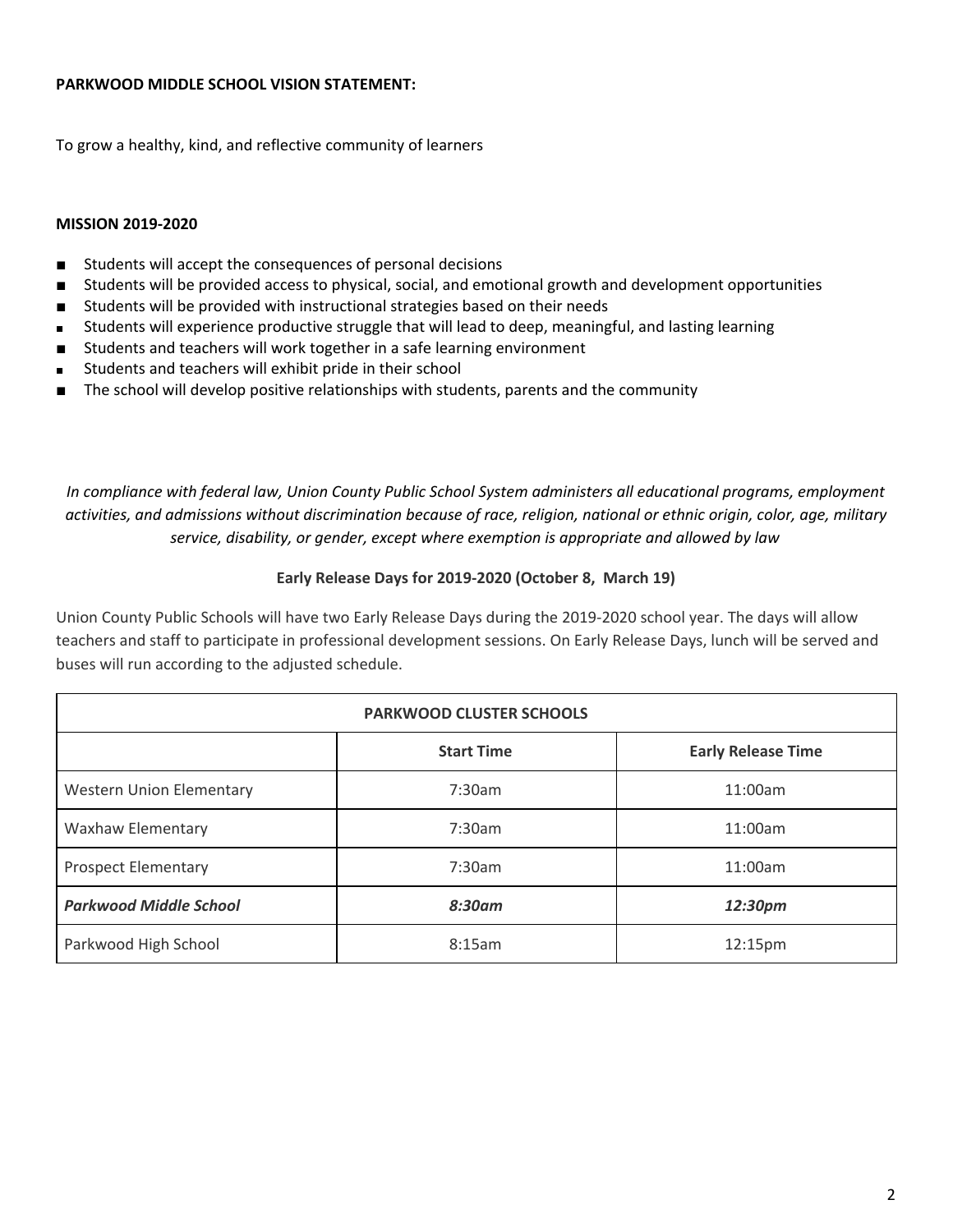

#### 2019/2020 Traditional Calendar

| <b>Legend</b>                        |    |                            | August 2019       |                |                              |                |                         |                           |         |                | September 2019       |                |             |                |              |                |                          |                | October 2019         |                |                              |                     |          |   |                          |                | November 2019             |                |
|--------------------------------------|----|----------------------------|-------------------|----------------|------------------------------|----------------|-------------------------|---------------------------|---------|----------------|----------------------|----------------|-------------|----------------|--------------|----------------|--------------------------|----------------|----------------------|----------------|------------------------------|---------------------|----------|---|--------------------------|----------------|---------------------------|----------------|
| <b>Early Release</b>                 | s. | M <sub>T</sub>             |                   | W              | T                            | F              | S                       |                           | $S$ M   | T              |                      |                | <b>WTFS</b> |                |              | 5M             | $\mathbf{r}$             | W T            |                      | F              | s                            |                     |          |   | SMTWT                    |                | F                         | - 5            |
| Required Teacher Workday             |    |                            |                   |                | 1                            | $\overline{2}$ | $\overline{\mathbf{3}}$ | $\mathbf{1}$              |         | $\overline{3}$ | 4                    | 5              | 6           | $\overline{7}$ |              |                | $\mathbf{1}$             | $\overline{2}$ | $\overline{3}$       | 4              | 5                            |                     |          |   |                          |                | $\mathbf{1}$              | $\overline{2}$ |
| Optional Teacher Workday             | 4  | 5                          | 6                 | $\overline{7}$ | 8                            | 9              | 10                      | 8                         | g       |                | 10 11 12 13 14       |                |             |                | 6            | $\overline{7}$ | $\mathbf{S}$             | 9              |                      |                | 10 11 12                     | $\overline{3}$      | 4        | 5 | 6                        | $\overline{7}$ | 8                         | $\cdot$ 9      |
| Holiday                              |    | 11 12 13 14 15 16 17       |                   |                |                              |                |                         | 15                        | 16      |                | 17 18 19 20 21       |                |             |                |              |                |                          |                | 13 14 15 16 17 18 19 |                |                              | 10 <sup>1</sup>     |          |   |                          |                | 11 12 13 14 15 16         |                |
| Annual Leave (AL) Day                |    | 18  19  20  21  22  23  24 |                   |                |                              |                |                         |                           |         |                | 22 23 24 25 26 27 28 |                |             |                |              |                |                          |                | 20 21 22 23 24 25 26 |                |                              |                     |          |   |                          |                | 17 18 19 20 21 22 23      |                |
| First and Last Day of School         |    | 25 27 28 29 30 31          |                   |                |                              |                |                         |                           | $29$ 30 |                |                      |                |             |                |              |                |                          | 27 28 29 30 31 |                      |                |                              |                     | 24 25 26 |   | 27                       |                | 28 29 30                  |                |
| Students do not attend school on AL  |    |                            |                   |                |                              |                |                         |                           |         |                |                      |                |             |                |              |                |                          |                |                      |                |                              |                     |          |   |                          |                |                           |                |
| Days, Holidays, or Teacher Workdays. |    | December 2019              |                   |                |                              |                |                         |                           |         |                | January 2020         |                |             |                |              |                |                          |                | <b>February 2020</b> |                |                              |                     |          |   | <b>March 2020</b>        |                |                           |                |
|                                      | s  | M                          | T                 | W              | т                            | Е              | $\mathsf{s}$            |                           | S M T   |                | W                    | T              | F           | $\mathsf{s}$   |              | 5M             |                          | W T            |                      | F              | $\mathsf{s}$                 | 5                   | M        | T |                          | W T            | F                         | - 5            |
| 178 Instructional Days               |    |                            | з                 | 4              | ς                            | 6              | $\overline{7}$          |                           |         |                |                      | ,              |             | 4              |              |                |                          |                |                      |                | 1                            | 1                   | 2        | 3 |                          | 5              | 6                         | $\mathcal{I}$  |
|                                      | 8  | ٥                          | 10                |                | 11 12 13 14                  |                |                         | $5 -$                     | 6       | $\overline{7}$ | B                    | $\overline{9}$ |             | 10 11          | Σ            |                |                          | 5              | 6                    | $\overline{ }$ | R                            | 8                   | q        |   |                          |                | 10 11 12 13 14            |                |
| 215 Calendar Days                    |    | 15 16 17 18 19 20 21       |                   |                |                              |                |                         |                           |         |                | 12 13 14 15 16 17 18 |                |             |                | ۹            |                |                          |                | 10 11 12 13 14 15    |                |                              | 15                  |          |   | 16 17 18 19              |                | 20 21                     |                |
|                                      | 22 |                            |                   | 24 25 26       |                              |                | 28                      |                           |         |                | 19 20 21 22 23 24 25 |                |             |                | 16           |                |                          |                | 17 18 19 20 21 22    |                |                              |                     |          |   |                          |                | 22 23 24 25 26 27 28      |                |
| Make-up Days:                        | 29 |                            |                   |                |                              |                |                         |                           |         |                | 26 27 28 29 30 31    |                |             |                |              |                |                          |                | 23 24 25 26 27 28 29 |                |                              |                     | 29 30 31 |   |                          |                |                           |                |
| Saturdays and/or extended school     |    |                            |                   |                |                              |                |                         |                           |         |                |                      |                |             |                |              |                |                          |                |                      |                |                              |                     |          |   |                          |                |                           |                |
| days may be used for make-up as      |    |                            |                   |                |                              |                |                         |                           |         |                |                      |                |             |                |              |                |                          |                |                      |                |                              |                     |          |   |                          |                |                           |                |
| determined appropriate by the        |    |                            | <b>April 2020</b> |                |                              |                |                         |                           |         |                | <b>May 2020</b>      |                |             |                |              |                |                          |                | <b>June 2020</b>     |                |                              |                     |          |   |                          |                |                           |                |
| Superintendent.                      |    | S M T                      |                   | W              | т                            |                | s                       |                           | S M T   |                | W                    | $\mathbf{r}$   | Е           | s              | $\mathbf{s}$ | M              |                          | W              | $\mathbf{r}$         | Б              | $\mathbf{s}$                 |                     |          |   |                          |                |                           |                |
| Additional days at Superintendent's  |    |                            |                   | 1              | $\overline{2}$               | 3              | $\overline{4}$          |                           |         |                |                      |                | 1           | $\overline{2}$ |              | 1              | $\overline{\phantom{a}}$ | 3              | 4                    | 5              | 6                            |                     |          |   |                          |                |                           |                |
| discretion.                          | 5  | 6                          | $\overline{7}$    | 8              |                              | $9 - 10 - 11$  |                         | 3                         |         | 5              | 6                    | $\overline{7}$ | 8           | 9              | 7            | 8              |                          | 10             |                      | 11 12 13       |                              |                     |          |   |                          |                |                           |                |
|                                      | 12 |                            | 13 14 15 16 17    |                |                              |                | 18                      |                           |         |                | 10 11 12 13 14 15 16 |                |             |                | 14           | 15             |                          |                | 16 17 18 19 20       |                |                              |                     |          |   |                          |                |                           |                |
|                                      |    | 19 20 21 22 23 24 25       |                   |                |                              |                |                         |                           |         |                | 17 18 19 20 21 22 23 |                |             |                |              |                |                          |                | 21 22 23 24 25 26 27 |                |                              |                     |          |   |                          |                |                           |                |
|                                      |    | 26 27 28 29 30             |                   |                |                              |                |                         | 24                        |         |                | 25 26 27 28 29 30    |                |             |                |              | 28 29 30       |                          |                |                      |                |                              |                     |          |   |                          |                |                           |                |
|                                      |    |                            |                   |                |                              |                |                         | 31                        |         |                |                      |                |             |                |              |                |                          |                |                      |                |                              | Secondary - 6 Weeks |          |   |                          |                |                           |                |
|                                      |    |                            |                   |                |                              |                | Elementary - 9 Weeks    |                           |         |                |                      |                |             |                |              |                |                          |                |                      |                | <b>End of Grading Period</b> |                     |          |   |                          |                | <b>Report Card Dates:</b> |                |
|                                      |    |                            |                   |                | <b>End of Grading Period</b> |                |                         | <b>Report Card Dates:</b> |         |                |                      |                |             |                |              |                |                          |                | 10/08/2019           |                |                              |                     |          |   | 10/16/2019               |                |                           |                |
|                                      |    |                            |                   |                |                              |                |                         |                           |         |                |                      |                |             |                |              |                |                          |                | 11/19/2019           |                |                              |                     |          |   | 11/26/2019               |                |                           |                |
|                                      |    | 10/30/2019                 |                   |                |                              |                | 11/07/2019              |                           |         |                |                      |                |             |                |              |                |                          |                |                      |                |                              |                     |          |   |                          |                |                           |                |
|                                      |    |                            |                   |                |                              |                |                         |                           |         |                |                      |                |             |                |              |                |                          |                |                      |                |                              |                     |          |   |                          |                |                           |                |
|                                      |    | 01/17/2020<br>03/26/2020   |                   |                |                              |                |                         | 01/28/2020<br>04/03/2020  |         |                |                      |                |             |                |              |                |                          |                | 01/17/2020           |                |                              |                     |          |   | 01/28/2020               |                |                           |                |
|                                      |    | 6/9/2020                   |                   |                |                              |                |                         |                           |         |                |                      |                |             |                |              |                |                          |                | 03/04/2020           |                | 04/27/2020                   |                     |          |   | 03/12/2020<br>05/05/2020 |                |                           |                |

# **Family Educational Rights and Privacy Act (FERPA)**

The United States Department of Education has released final regulations regarding the Family Education Rights and Privacy Act (FERPA) which reflect changes made to FERPA by the Improving America's School Act of 1994 (IASA). The regulations, as amended by the IASA, require that schools afford parents and eligible students access to the educational records they maintain. Such records may include state assessment results and information required to be kept pursuant to the Individuals With Disabilities Education Act (IDEA).

On March 14, 1996, the IASA amended FERPA to permit nonconsensual disclosure of educational records to officials of the State Juvenile Justice System, as permitted by State law, and in certain circumstances, to permit the nonconsensual disclosure of information regarding disciplinary action taken against a student for behavior that posed a significant risk to the student or others. Under FERPA, parents and eligible students have the right to inspect and review the student's educational records. They may seek amendment of any educational records believed to be inaccurate, and may consent to any personally identifiable information, except to the extent that the Act and 99.31 authorize disclosure without consent.

For additional information, you may call 1-800-USA-LEARN (1-800-872-5327) (voice). Individuals who use TDD may call 1-800-437-0833. Or you may contact us at the following address: Family Policy Compliance Office U.S. Department of Education 400 Maryland Avenue, SW Washington, D.C. 20202-8520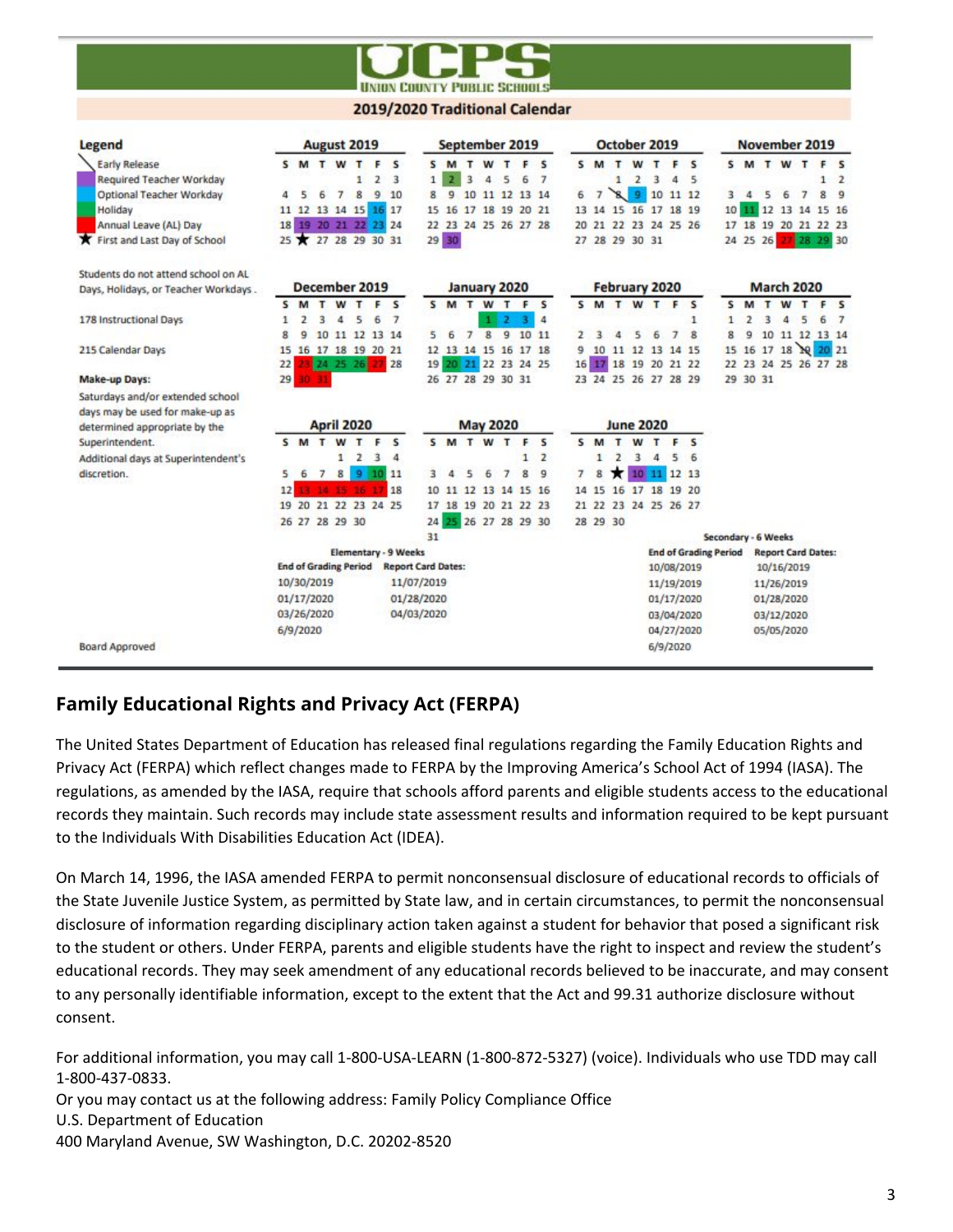# **PBIS (Positive Behavior Intervention Support)**

Parkwood Middle School is a PBIS school implementing school-wide systems of support that include proactive strategies for defining, teaching, and supporting appropriate student behaviors to create positive school environments.

The school-wide PBIS process emphasizes the creation of systems that support the adoption and durable implementation of evidence-based practices and procedures, and fit within on-going school reform efforts. The PBIS model is an interactive approach that includes opportunities to correct and improve four key areas on the school. The PWMS PBIS team implements programming and strategies based on: 1) Outcomes, 2) Data, 3) Practices, and 4) Systems.

# Parkwood Middle School PBIS Behavior Matrix

| <b>PARKWOOD</b><br><b>BEARS</b> are | <b>Respectful</b>                                                                                                                                     | <b>Responsible</b>                                                                                              | <b>Ready</b>                                                                                                               |
|-------------------------------------|-------------------------------------------------------------------------------------------------------------------------------------------------------|-----------------------------------------------------------------------------------------------------------------|----------------------------------------------------------------------------------------------------------------------------|
| In the<br><b>Classroom</b>          | <b>Address peers and</b><br>staff appropriately.<br>Use classroom<br>materials<br>appropriately.<br><b>Follow directions the</b><br>first time given. | <b>Start and finish</b><br>assignments in a<br>timely manner.<br>Work bell to bell.<br>Participate effectively. | <b>Bring your computer</b><br>already charged.<br>Be in your seat by the bell<br>with all your materials.<br>Stay on task. |
| In the Hallway                      | Avoid horseplay.<br>Walk on the right.<br>Be mindful of others.                                                                                       | Move quietly with a<br>purpose.<br>Get to destination in a<br>timely manner.                                    | Be prepared.                                                                                                               |
| In the<br><b>Cafeteria</b>          | <b>Follow directions of</b><br>all staff members.<br>Wait patiently in line.<br>Use appropriate<br>manners to eat<br>neatly and quietly.              | Follow traffic patterns.<br>Clean up your area.<br>Be mindful of others.                                        | Leave the cafeteria better<br>than you found it.                                                                           |
| In the<br><b>Restroom</b>           | Keep the bathroom<br>clean.<br>Avoid horseplay.<br>Allow others privacy.                                                                              | <b>Return to class quietly</b><br>and quickly.<br>Use facilities for<br>intended purpose.                       | Always have a pass.<br>Use good hygiene.                                                                                   |

**Parkwood middle school students will be respectful, responsible and ready across all areas that pertain to school and school sponsored activities.**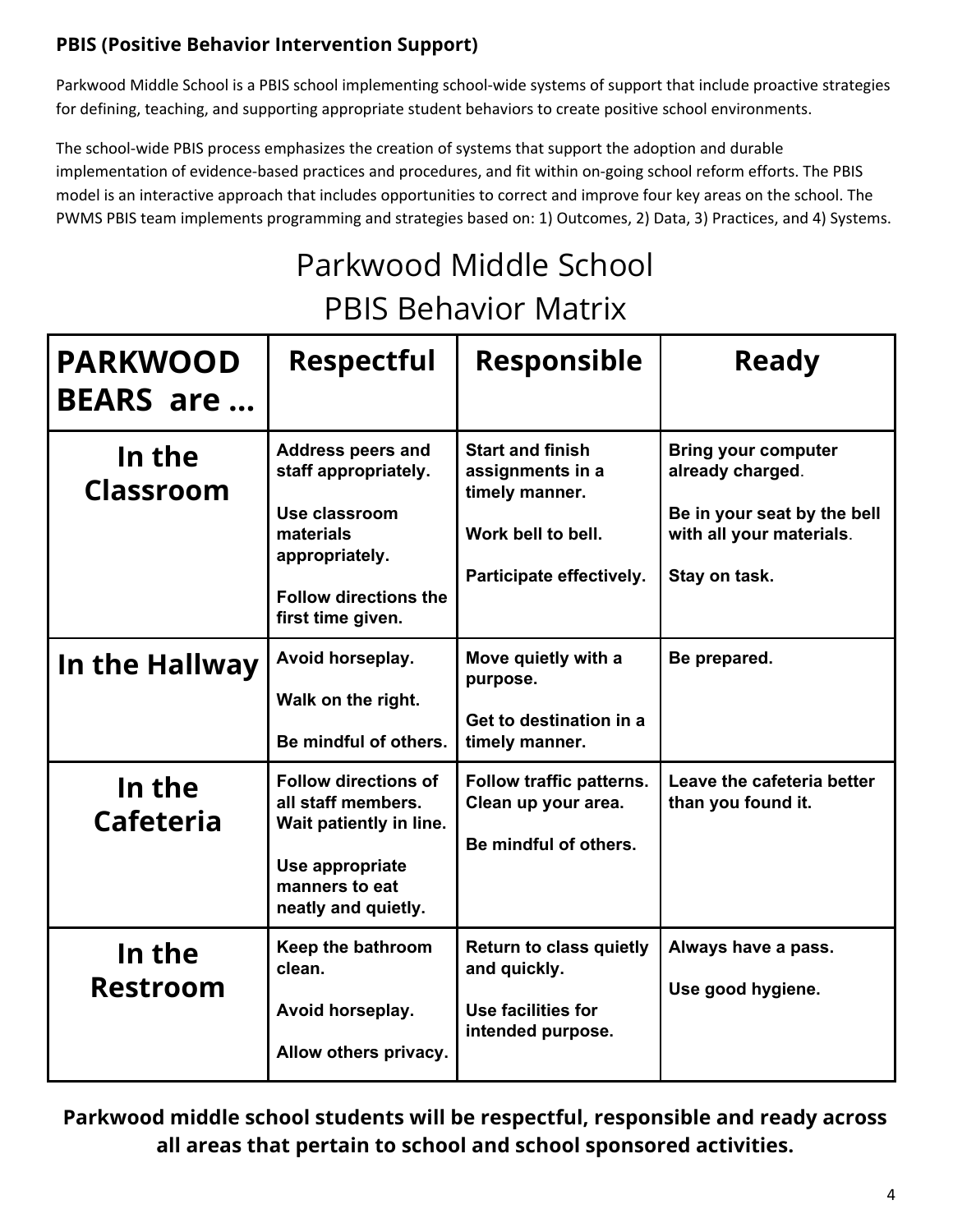# **General School Procedures**

# **1. Arrival and Dismissal**

A. Students who choose to eat breakfast at school should report immediately to the cafeteria upon arrival.

B. When you arrive at school at 7:45 a.m. report to the designated location (cafeteria or gym) and wait until the bell rings to dismiss you. Students are not allowed to roam in the halls or enter classrooms unless making up work for a teacher. School doors will open promptly at 7:45 a.m. Do not bring your student to school prior to 7:45 a.m.; there is no supervision before this time. Transportation changes cannot be made after 3:00 pm. Students leaving early must be signed out by guardian in front office before 3:00 p.m.

C. Students who plan to leave school before the end of the day, must bring a note from home requesting early dismissal. Students leaving early must be signed out in the office. Students staying at school for a basketball game or dance are NOT to leave the campus. Students are to stay in their assigned classroom until called to the gym.

D. Once a student arrives on campus, regardless of mode of transportation, he/she is subject to all school rules and regulations. For example, a walking student should not return home for any reason without permission from the Principal or Assistant Principal.

E. Students who wish to ride to and from school with a friend, must have written permission from both parents/guardians. Notes are to be given to the homeroom teacher each morning. Notes that are not turned in to the homeroom teacher will not be accepted.

#### F. Visitors are

not permitted to attend school with students. Visitors are not permitted to ride buses. Any visitors that arrives at campus must report immediately to the office.

G. All afternoon car riders are expected to be off campus no later than 3:45 p.m. Parents should plan for students to be picked up no later than 3:45 p.m. or arrange for bus transportation.

H. Parents are not allowed to park in the "Staff Only" gravel parking lot. Parents should pick-up and drop-off at the front of the building.

# **2. Student Preparedness**

A. Students should go to class prepared with all required materials, and keep up with all personal property. Failure to bring proper materials to class or complete homework or class assignments may result in disciplinary action.

B. When changing classes, students are not to loiter in the halls. Class changes are 3 minutes long. Students should bring all necessary books and materials and go directly to their next class.

C. School regulations are to be followed at all school-related events regardless of the place, including field trips, basketball games, etc. Students who stay at school for a basketball game, dance, or other school event, should not leave campus. Leaving campus without permission is a violation of school policy. Students are to stay in their classroom until called to the gym.

D. Students are expected to exhibit exceptionally good conduct during assembly programs by not pushing, pinching, whistling, running under the bleachers, chewing gum, or talking when they are supposed to be listening. No unauthorized talking during announcements, assemblies, etc, is acceptable.

E. Students are not to be out of class *for any reason* without a pass from a teacher.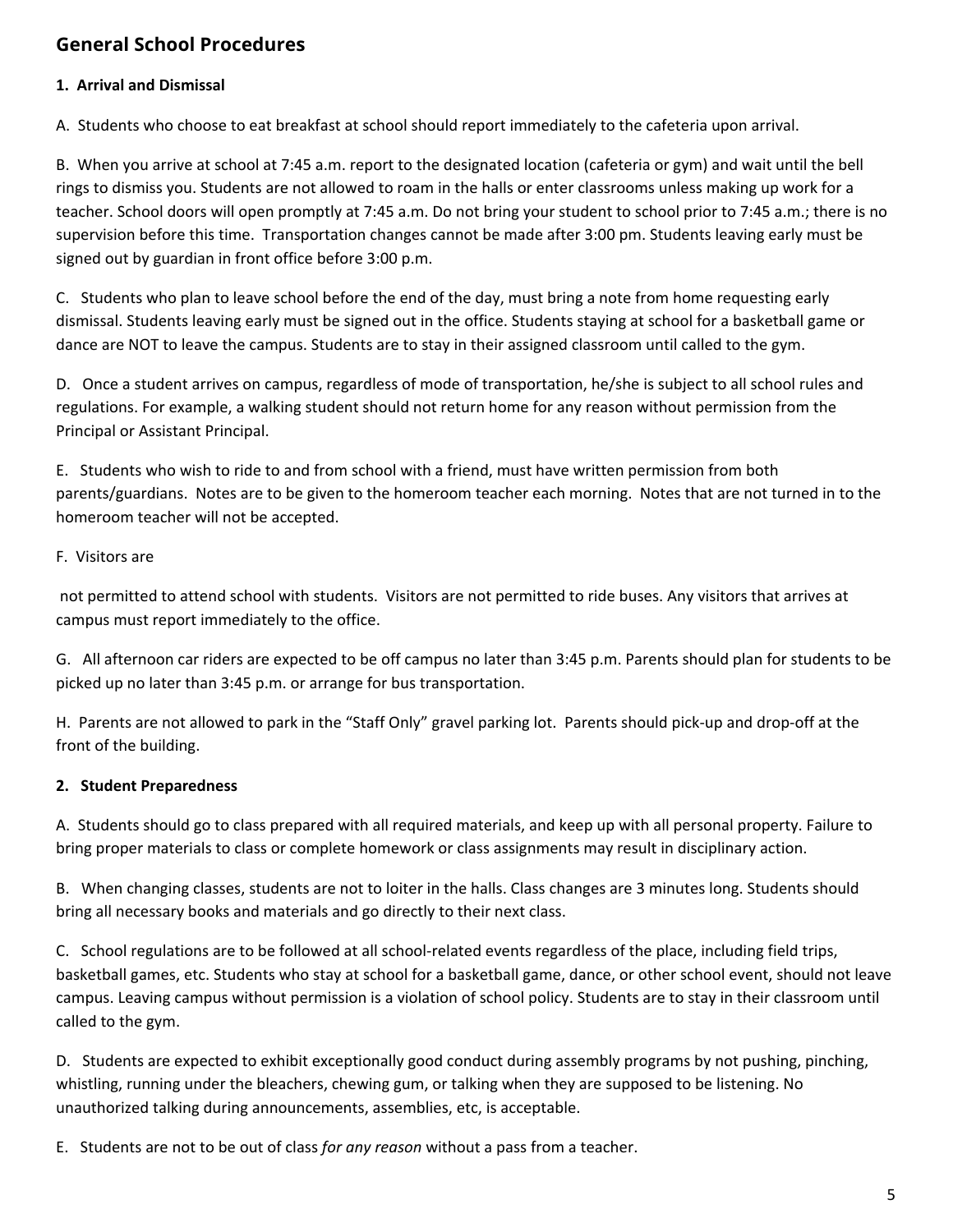#### **3. Sick Students**

Students who are ill will be allowed to visit the school nurse, using the door on the front hallway. Students are not to enter the nurse's office from the main office.. Students who are too sick to remain in class will be encouraged to call their parents and go home.

#### **4. Tardies**

A. PWMS bell schedule allows for three minute class changes. Students arriving up to five minutes after class begins will be counted tardy.

B. An accumulation of five tardies within a six week grading period for all classes will result in disciplinary action.

The first tardy will be documented as a warning. The parent will be contacted on the second and fourth tardies. Teachers will submit an office referral for the fifth and all subsequent tardies. Students will be assigned after-school detention for all tardies after the fourth tardy.

After school detention will occur one day per week and will last from 3:30-4:15. Students will be expected to arrive on time and stay until dismissal. Transportation will NOT be provided and students will be expected to make arrangements for transportation home. If students do not stay for after-school detention, they will be assigned in-school suspension.

C. Students who arrive to class any more than five minutes after the tardy bell rings will receive an office referral for skipping, and appropriate disciplinary action will be assigned. Students will not be given a pass to class from the front office or nurse unless the student was in the office. Students should not come to the office for a pass when tardy.

D. Random and periodic "tardy lock-outs" will be conducted at the discretion of the administration to ensure both safety and general compliance with the tardy policy. A "tardy lock-out" may occur at the start of a class period and any student outside of the classroom without appropriate documentation will receive consequences at the discretion of administration. Discipline may include, but is not limited to, a partial day of ISS, after school detention, or up to OSS.

#### **5. Absentees**

A. A student who is absent will bring a written excuse signed by his/her parents/guardians and turn in to the homeroom teacher. Parents will be notified when the child reaches 3, 6, and 10 unexcused absences. Parents will also be notified when the child reaches 15 total absences and 20 total absences. 15 unexcused absences can prohibit a child from being promoted to the next grade. The parents/guardians will also be notified of the Compulsory Attendance Law and may be prosecuted if the absences cannot be justified under the established attendance policies of NC and the Union County Board of Education. Educational opportunities will be decided on a case-by-case basis.

At least one week prior to a requested Educational Opportunity Trip, parents must submit the Educational Opportunity form which is available in the front office. Return the completed form to the data manager. Parents will be notified of an approval determination.

*The only lawful absences or tardies include:*

- 1. Illness or injury
- 2. Death in immediate family
- 3. Medical or dental appointment
- 4. Court or Administrative Proceedings
- 5. Religious observance
- 6. Educational opportunity
- 7. Quarantine
- 8. Military deployment
- 9. Special emergencies Approved by the Principal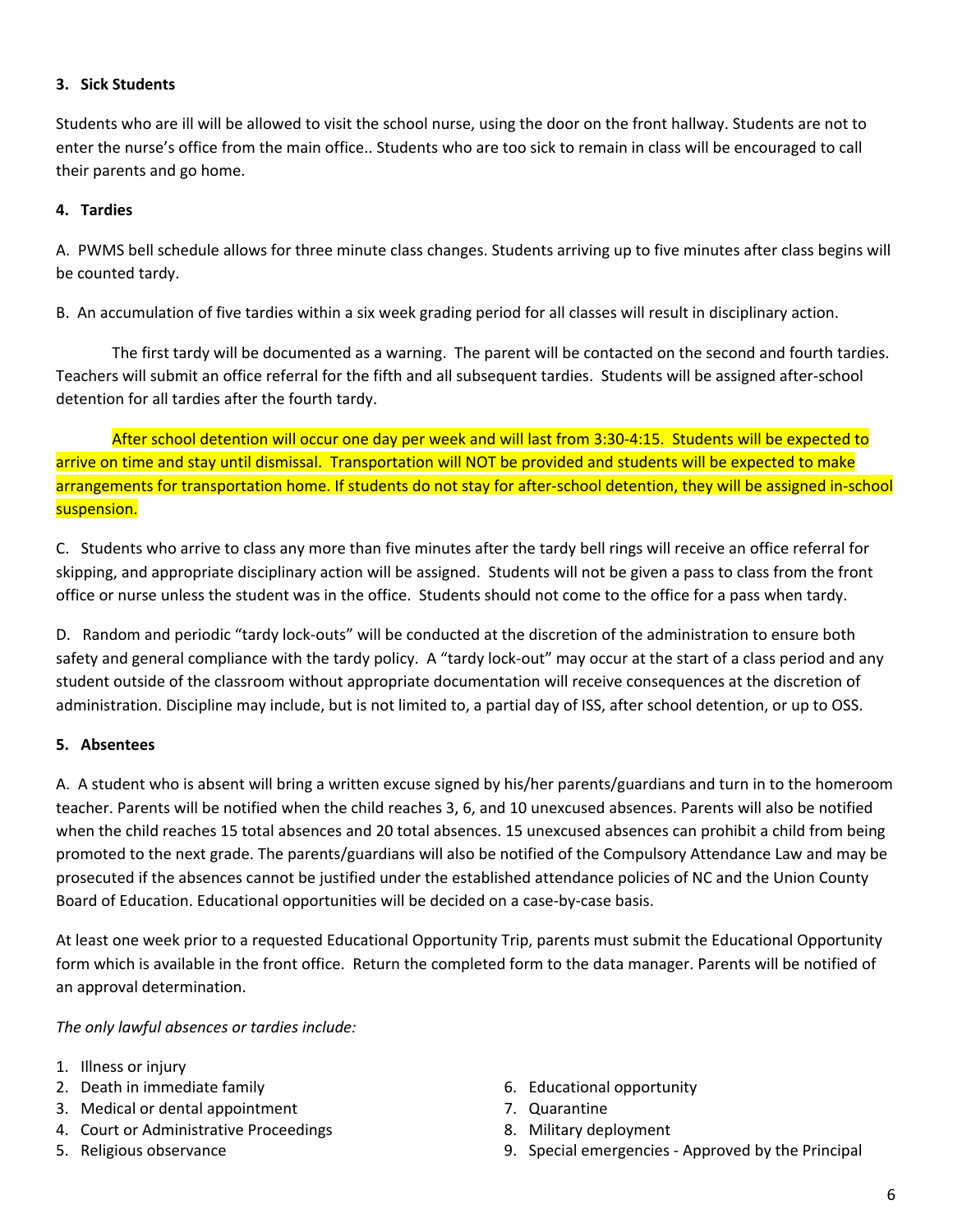Parents/guardians, please understand that an excused absence will remain an absence. Only in the event of your child's absence of 15 days or more will a doctor's note make the absence legitimate. Car riders who are late due to traffic receive an "unexcused" tardy. (Please see Middle School Attendance Policy for further information regarding early check out and penalties involved.)

B. If a student must leave school for a part of the day, a written request by the parents/guardians must be submitted to the office before reporting to homeroom. The authorized party must come to the office to sign the student out of school. Leaving school prior to the end of the school day will result in an unexcused early dismissal.

C. Students who are absent are responsible for making up any missed work in order to receive credit. Students will have 2 days per day absent to make up assignments. For example, a student who misses 2 days of school, will have four days to make up missed work once returning to school. **Students are responsible for contacting their teachers and asking for missed work. This is NOT the responsibility of the teacher**.

D. A student shall be recorded present for any day that he/she is present at a place other than the school with the approval of the Principal for the purpose of attending a school activity which has been officially authorized under the policies of the Board of Education of the School's Administrative Unit. This may include field trips, athletic contests, music festivals, student conventions, and similar activities. Students who go on these out-of-school trips MUST get assignments and make them up.

E. Students who have not been temporarily excused from attendance by the Principal or Superintendent in accordance with G.S. 115C-378 of the Compulsory Attendance Law and the State Board of Education's Handbook on School Attendance (Policy Manual 10.2100) shall be considered an unlawful absence.

F. According to Union County Public Schools policy, students in elementary school (K-8) who have 15 unexcused absences will not pass their grade and will be retained pending acceptable completion of attendance recovery. (Absences include those excused, unexcused, or due to suspension.)

G. Students who are absent 15 days due to chronic illness, communicable disease, injury, or other medical reason (substantiated by a doctor's note) will not lose course credit. However, the student must maintain an acceptable academic average for passing.

H. Students must be present or counted present the day of any after school event in order to be able to attend or participate in the after school event. All school rules apply at after school events.

# **6. Attendance Recovery Program**

A. Attendance Recovery will allow eligible students to make up absences based upon recommendation of the principal and/or a school committee established for this purpose. Students who have a chance to pass academically, but who are in danger of failing due to absences will be the target population for attendance recovery.

B. The school will conduct recovery opportunities as needed.

C. In order to participate in this program, students must meet the following criteria:

- 1. Must have accumulated 15 absences or more.
- 2. Must have satisfactory academic progress on all makeup work.
- D. Parameters of the program are as follows: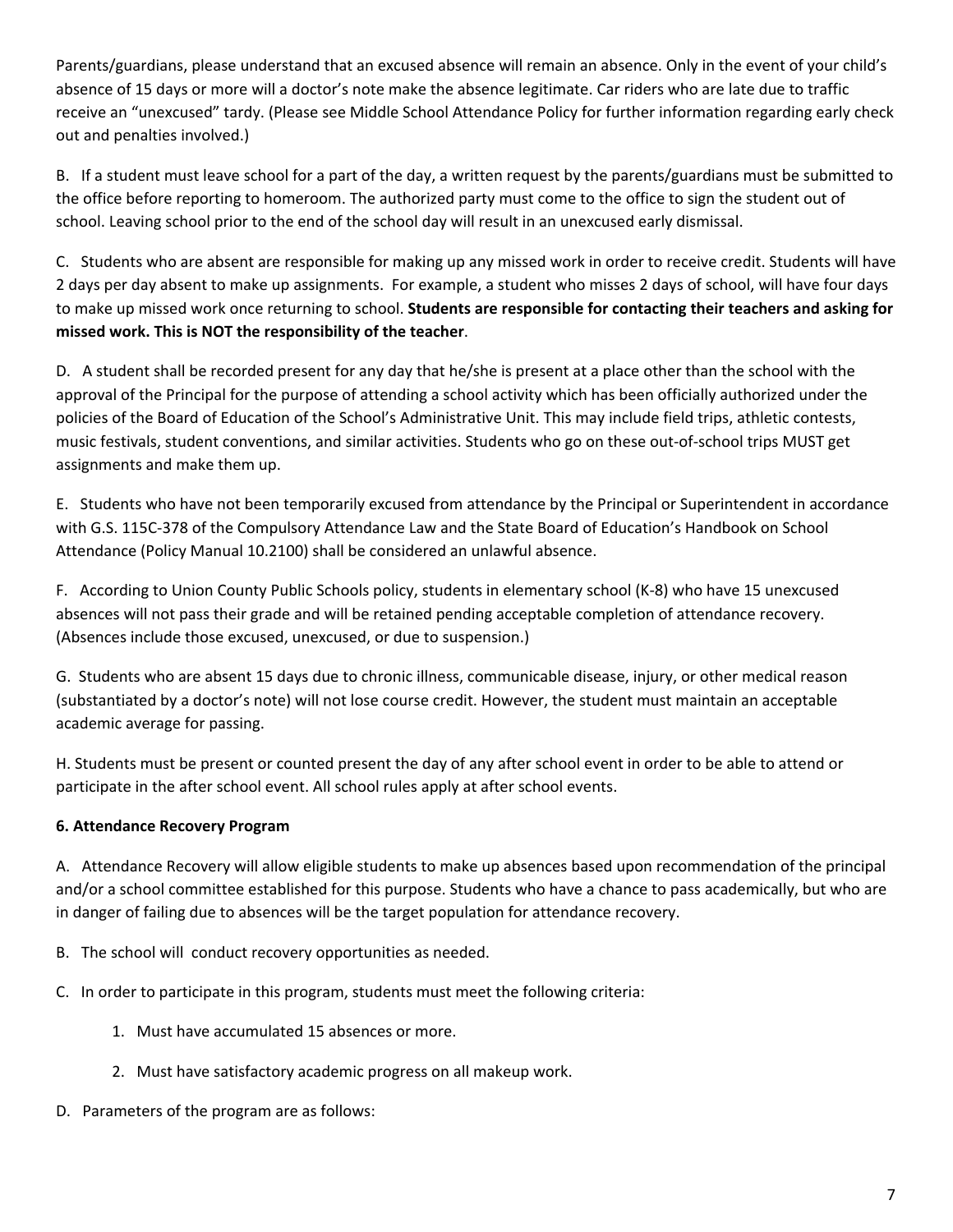1. Every effort will be made to ensure that students are engaged in meaningful academic work that goes far beyond mere seat time.

- 2. Recovered absences do not change attendance records.
- 3. All recovery activities will be monitored and/or supervised by a certified staff member.
- 4. All school and school system rules and policies apply while students participate in the recovery program.

E. Three hours of make-up time will constitute one day.

F. Recovery (make-up) opportunity will be made known to all students through general announcements and messages to parents.

# **7. Cheating**

All students are responsible for their own honesty and integrity. Students must not receive or give help on a school assignment, nor should they condone others observed receiving or giving help. Cheating will be addressed according to the current Parkwood Middle School Student Discipline Policy.

#### **8. Telephones**

A. At the discretion of front office staff, students will be permitted to use the school phone. Arrangements for transportation should be made between students and their families prior to arriving at school. Students will not be called to the office to take phone calls for any reason. In the event of an emergency, the administration will work with families to communicate necessary information to students.

Students are not allowed to make long distance calls. Emergency calls for injured students will be made at the school's expense.

B. We believe that students' primary focus during the school day should be the instructional content being delivered in classrooms. Because of this, students are not permitted to use personal cell phones between the hours of 8:30 and 3:30. Cell phones may be carried in student bookbags.

Between 8:30 and 3:30, cell phones should not be seen or heard. On the first offense, the classroom teacher will ask the student to hand over their cell phone until the end of the class period. If the student is seen with his/her cell phone for a second time, the phone will be taken until the end of the school day. Upon the third offense, parents will be contacted and asked to pick up the phone from the front office. Parents will continue to be contacted and asked to pick up the phone for each subsequent offence within a six week period.

#### **9. Selling Items at School**

All sales not connected in any way with Parkwood Middle School are prohibited. Items illegally placed on sale will be confiscated.

# **10. Facility Care and Use**

A. Students are expected to treat the facilities of the school, including furniture, equipment, materials, rest rooms, hallways and lockers, with respect.

B. After leaving classrooms, the cafeteria, locker rooms, or restrooms, students should check to ensure they have all personal belongings and the location is left clean and tidy.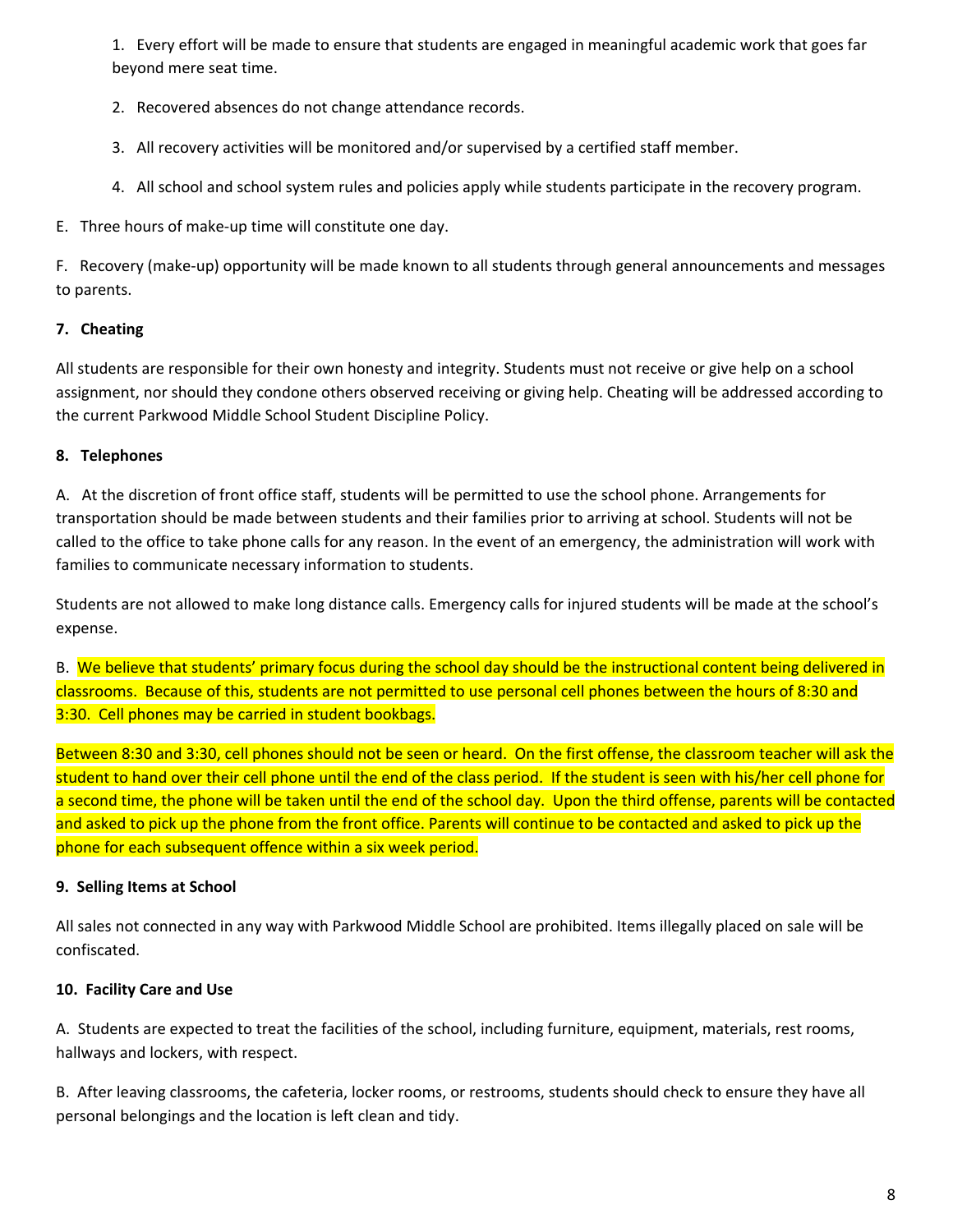- C. Students are not to jump up in order to hit the ceiling tiles with hands or other objects.
- D. Students are not to put up posters or signs unless they have permission from the Principal.

#### **11. Food and Drinks**

Students are not to bring any beverages other than water to school. Students may drink clear water in a proper container. Energy drinks, sprays or glass bottles are not allowed. Food and drink are allowed in the classroom at the teacher's discretion.

#### **12. Personal Valuables**

Students should not bring large sums of money or valuable items to school. The school will not be responsible for any lost or stolen items. A student's personal property is his/her responsibility. Be especially careful not to take any valuables or money into the gym locker rooms.

#### **13. Medication**

No medications will be dispensed without a medication consent signed by a physician. All medications should be checked into the office by the school nurse. At no time should a student share prescription and/or over the counter medications with another student. Violation of this rule will lead to suspension per UCPS Board Policy.

#### **14. Charging Meals**

A. In order to avoid excess charges in the cafeteria, pre-payments are preferred. No snacks or breakfast charges will be allowed. All monies obtained from students who have a cafeteria balance greater than \$100.00 will be applied the cafeteria balance.

To use the online prepay system, parents will need to visit *www.LunchPrepay.com* and set up an account. The only information needed to set up an account is the child's POWERSCHOOL number and the child's name. When the child reaches the low limit you have established, you will receive notification via email that your child needs more money in his/her lunch account. Parents will also be able to monitor account activity to see how their child is spending lunch money.

B. Checks for lunch will not be cashed in the school office.

#### **15. Field Trips**

The price of all field trips will include the cost of substitute teachers and appropriate transportation. Refunds of field trip costs cannot be made once checks have been cut for trip expenses. Each grade level/team may establish its own criteria for field trip participation.

#### **16. School Fees**

| Insurance (Optional)           | \$10.00          |                 |        |
|--------------------------------|------------------|-----------------|--------|
| Insurance [24-Hour] (Optional) | \$36.00          |                 |        |
| Meals:                         |                  |                 |        |
|                                | <b>Breakfast</b> | (full price)    | \$1.15 |
|                                | <b>Breakfast</b> | (reduced price) | \$0.30 |
|                                | Lunch            | (full price)    | \$2.30 |
|                                | Lunch            | (reduced price) | \$0.40 |
| <b>NSF Check Fee</b>           | \$25.00          |                 |        |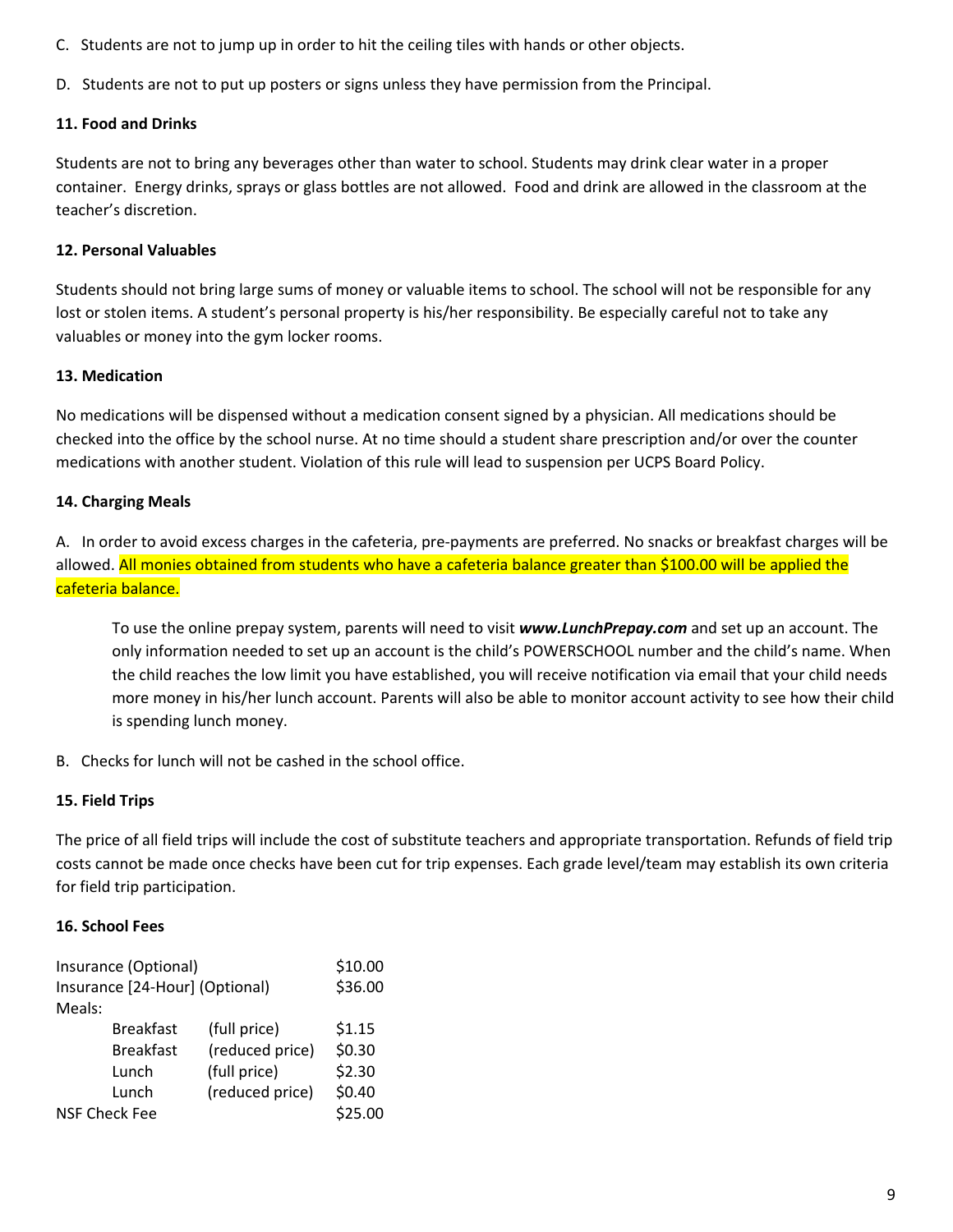#### **17. Retention Policy**

To be promoted to the next grade, middle school students must demonstrate grade level proficiency by scoring a Level III or above on EOGs in reading and math. Students must pass English/Language Arts and Mathematics. In addition to English/Language Arts and Mathematics, the student must also pass two (2) of these three subjects: Science, Social Studies, and Health/PE. Students must also adhere to UCPS attendance policy.

#### **18. After School Activities**

(School dances, basketball games, etc.)

Inappropriate behavior at an after-school event will result in the appropriate consequence according to the policies which govern student behavior during normal school hours. In addition, the student may lose the privilege to attend other after-school events as determined by the principal or assistant principals.

Students must be present or counted present the day of any after-school event in order to be able to attend the after-school event. Students who have been suspended on the day of after-school events, will not be allowed to attend the event.

Students who receive one or more days of OSS or two or more days of ISS during the six weeks in which an after-school event occurs, will not be allowed to attend the after-school event. This includes basketball games and dances.

#### **19. Media Center**

Information about Parkwood Middle School's media center can be found at

#### <http://www.ucps.k12.nc.us/domain/810>

Guidelines for using the media center are listed here as well as important dates throughout the school year. Patrons can also find research tools, websites supporting the school's curriculum, the online catalog, and much more!

#### **20. Grading Scale**

Union County Public Schools will grade students according to a 10-point grading scale in Grades  $3 - 12$  (Grades  $3 - 8$  are approved by the BOE, and Grades 9-12 are mandated by the state). The following scale is to be applied:

90-100 A 80-89 B 70-79 C 60-69 D Below 60 F

#### **21. PWMS Standard Dress Code Policy**

# **Dress for Success**

Parkwood Middle School holds high expectations for all students to represent the school in a way that exemplifies good character. Parkwood Middle has a standard dress code policy for all students to ensure students have the opportunity to go to school in an environment conducive to learning without disruption because of student dress or appearance. Administration reserves the right to deem any article of clothing or accessory inappropriate if it distracts from, or causes an interruption to the learning environment. Words, logos, slogans, pictures, or acronyms on garments that promote alcohol, drugs, tobacco, gang affiliation, nudity, sexual activity or profanity are not allowed. The education of our students is the highest priority and students' clothing should not serve as a hindrance to that purpose. The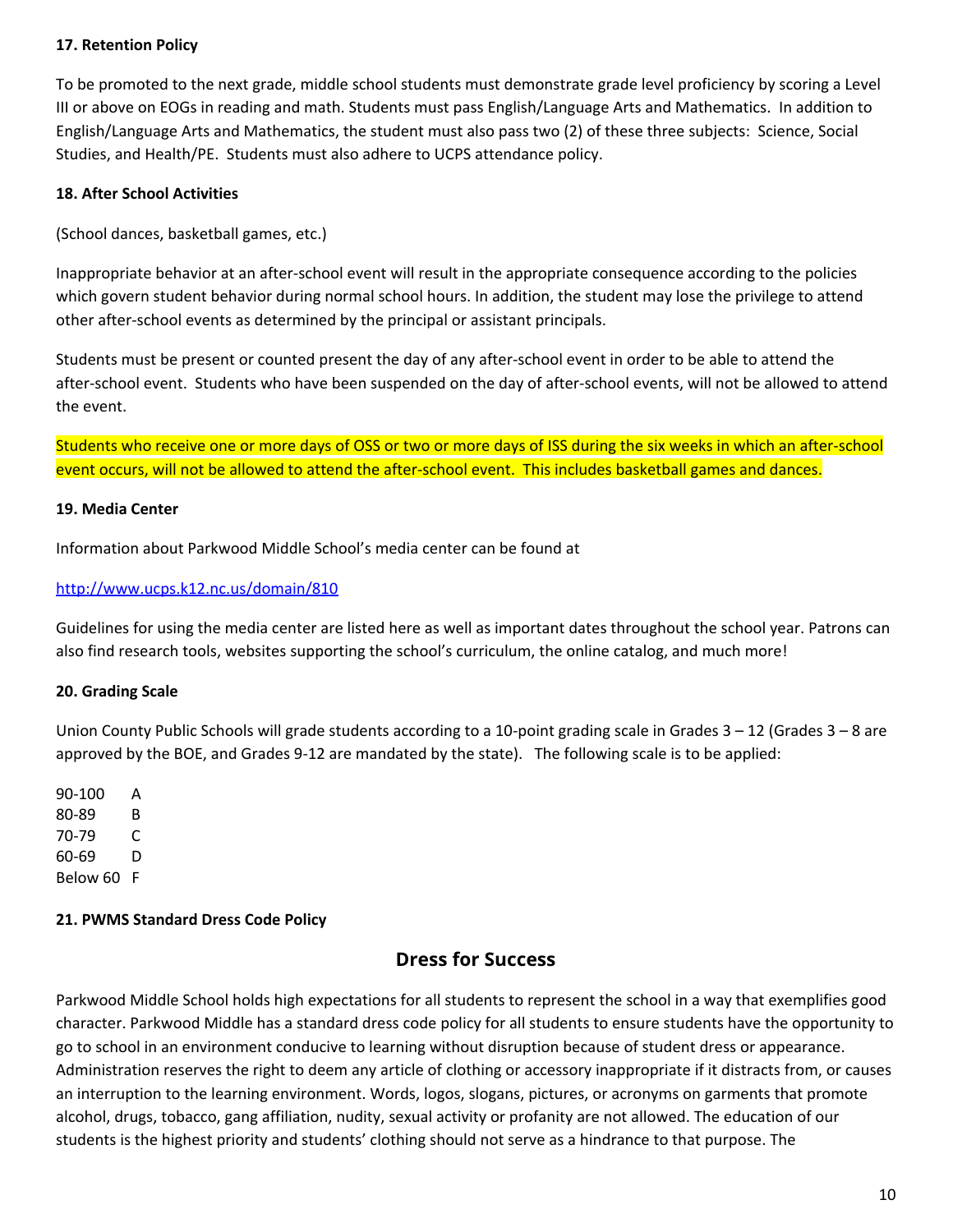administration and staff at Parkwood Middle School believes that all students should seek to represent themselves in an appropriate and respectful manner at all times.

Students and parents need to be familiar with the policy as students are to adhere to the policy while on school grounds or while participating in certain off campus school functions. Field trips will be addressed on an individual basis depending on the nature of the trip.

#### **Tops:**

A. Shirts must be a Polo (golf shirts *with a collar*), button down dress shirt, or Parkwood spirit wear. Polo shirts and button down dress shirts must be one of the following SOLID colors: royal or navy blue, white, gray, or black. *Approved* Parkwood spirit wear may be long or short sleeve t-shirts, sweatshirts/hoodies, or light jackets; spirit wear can be *PWMS or PWHS.* No other school's spirit wear will be allowed.

B. Shirts must not have any words or graphics, unless it is approved Parkwood spirit wear. All Polo and button down dress shirts must be cotton or cotton blend (no sheer fabric or blouses). Sleeveless tops are NOT allowed for any apparel.

**C. The outer layer will determine if dress code requirements have been met.**

#### **Outerwear (sweaters, sweatshirts/hoodies, jackets and coats):**

A. Outerwear (sweaters, sweatshirts/hoodies, jackets and coats) must be one of the following colors: royal or navy blue, white, black, grey or Parkwood spirit wear. **Outerwear may NOT have any other colors on them.**

B. Hats and gloves are NOT permissible in the classroom.

#### **C. Students are not to wear hoods in the building** *at any time.*

#### **Bottoms:**

A. Bottoms must be one of the following solid colors: khaki, navy, gray, or black.

- B. Bottoms must not contain any words or graphics.
- C. Bottoms can be shorts, skirts, skorts, or capris, but must be fingertip length or longer.

D. Bottoms must be cotton, cotton blend or corduroy. Blue denim, velvet, velour, sweat, nylon, flannel, and knit bottoms are **NOT** allowed.

E. Bottoms must fit appropriately at the waist so undergarments do not show and must not be tight or of the skinny, legging, or jegging style. "Yoga" style pants are **NOT** allowed.

F. Bottoms must **NOT** sag, be oversized, be baggy in the seat or worn below the waist.

#### **Belts and accessories:**

A. If worn, belts may be of any color/design/graphics as long as it does not have any inappropriate graphics, play on words, innuendos, illegal drug references, alcohol, or other items deemed inappropriate.

B. Collars, bracelets or necklaces with spikes or oversized chains are not permitted.

#### **Shoes (must be worn at ALL times while on school grounds):**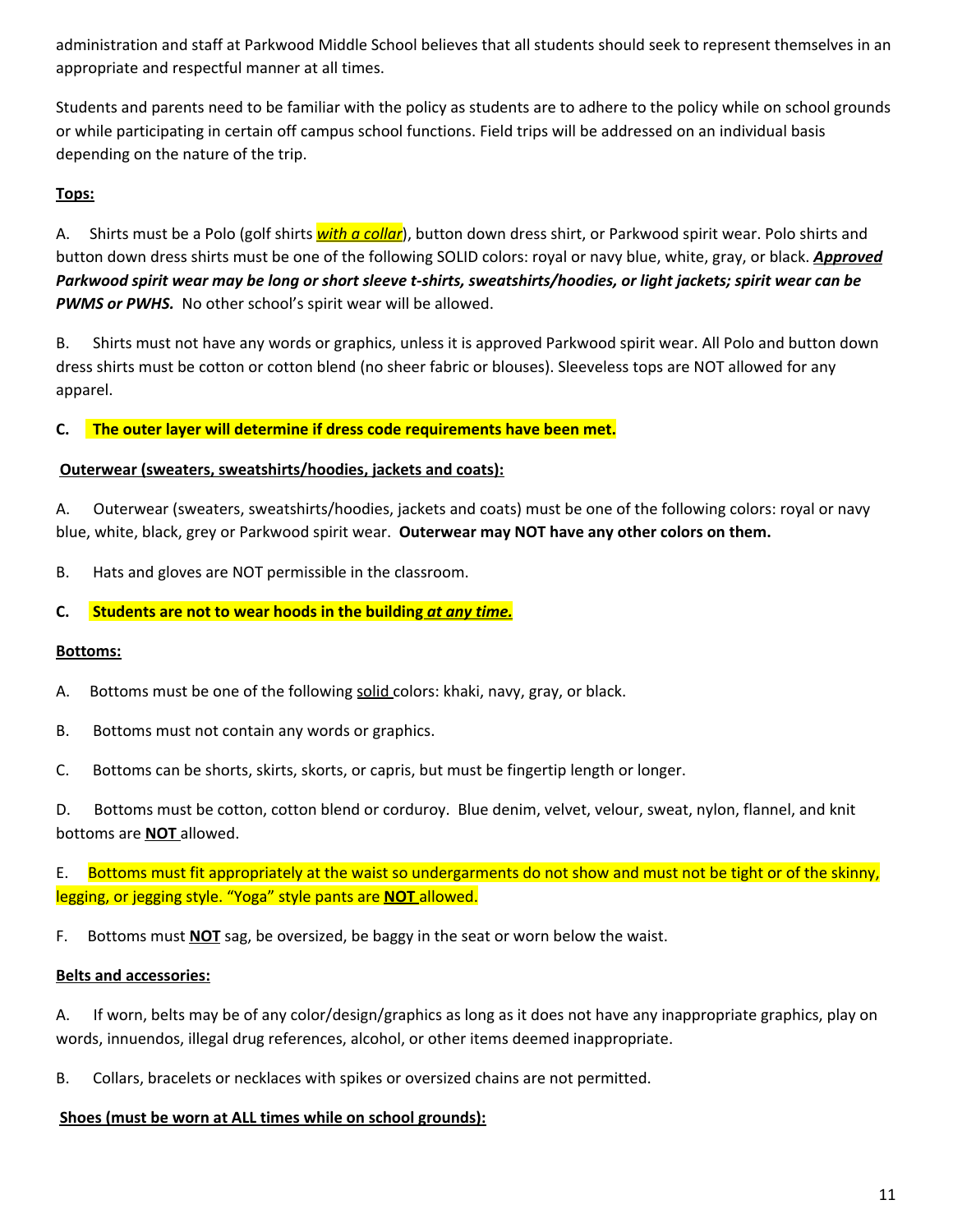A. Shoes with strings must be tied, and buckles, straps, or Velcro must be fastened.

B. Shoe heels and soles must not exceed 2" in height.

C. Socks may be of any color or design as long as it does not have any inappropriate graphics, play on words, innuendos, illegal drug references, alcohol, or other items deemed inappropriate.

# **Bags:**

A. Bookbags may be carried to all classes except related arts classes. Students may not carry any rolling bookbags.

B. Students may carry a laptop bag to related arts class. Laptop bags are to be used for carrying the student Chromebook and charger only. Laptop bags are not to be used as a substitute for a backpack or gym bag/drawstring bag.

C. Gym bags (drawstring bags) and athletic gear should only be carried to and from the gym. No bags shall be carried or worn during the academic day.

# **The following items are not allowed:**

A. No blue denim jeans (except on approved dress down days).

- B. No pajamas, flannel pants, loungewear, "yoga" style pants.
- C. No bedroom shoes, slippers, steel-toed shoes, or cleats.

D. No bandanas, hats, hoods, headscarves, sunglasses or gloves (non-prescription eyewear is not permitted). The exception to this rule is students who practice a religion that requires the wearing of yarmulkes and headscarves. These students will be allowed to wear those items.

- E. No clothing with holes, frays, rips, patches or tears.
- F. No clothing that causes a disruption to the learning environment.

G. Nose and lip piercings are limited to a single stud (no rings, gauges, or hoops). Due to safety issues, students may be required to remove their jewelry.

H. Students participating in athletics will not be allowed to wear sweat pants or workout pants during the school day.

# Any other items worn must not undermine the integrity of the dress code or serve as a disruption to the educational *process.*

If necessary, the administrative staff will meet to approve any attire not covered by the dress code. The principal reserves the right to repeal or amend any changes to the policy as necessary and will communicate all changes to the students, parents/guardians, and staff in writing prior to implementing any changes. The principal also reserves the right to waive any of these rules for special days, events or occasions as predetermined and adequately communicated to *students, parents/guardians, and staff.*

Students that are found in violation of the Standard Code of Dress will be subject to disciplinary action at the discretion of the grade level administrator and building principal. Disciplinary action may range from a parent contact, to an after school detention for simple and/or occasional violations to suspensions for students who continually and willfully violate the Standard Code of Dress. Students who come to school inappropriately dressed or not in compliance *with the dress code may be held out of class until the violation is reasonably corrected.*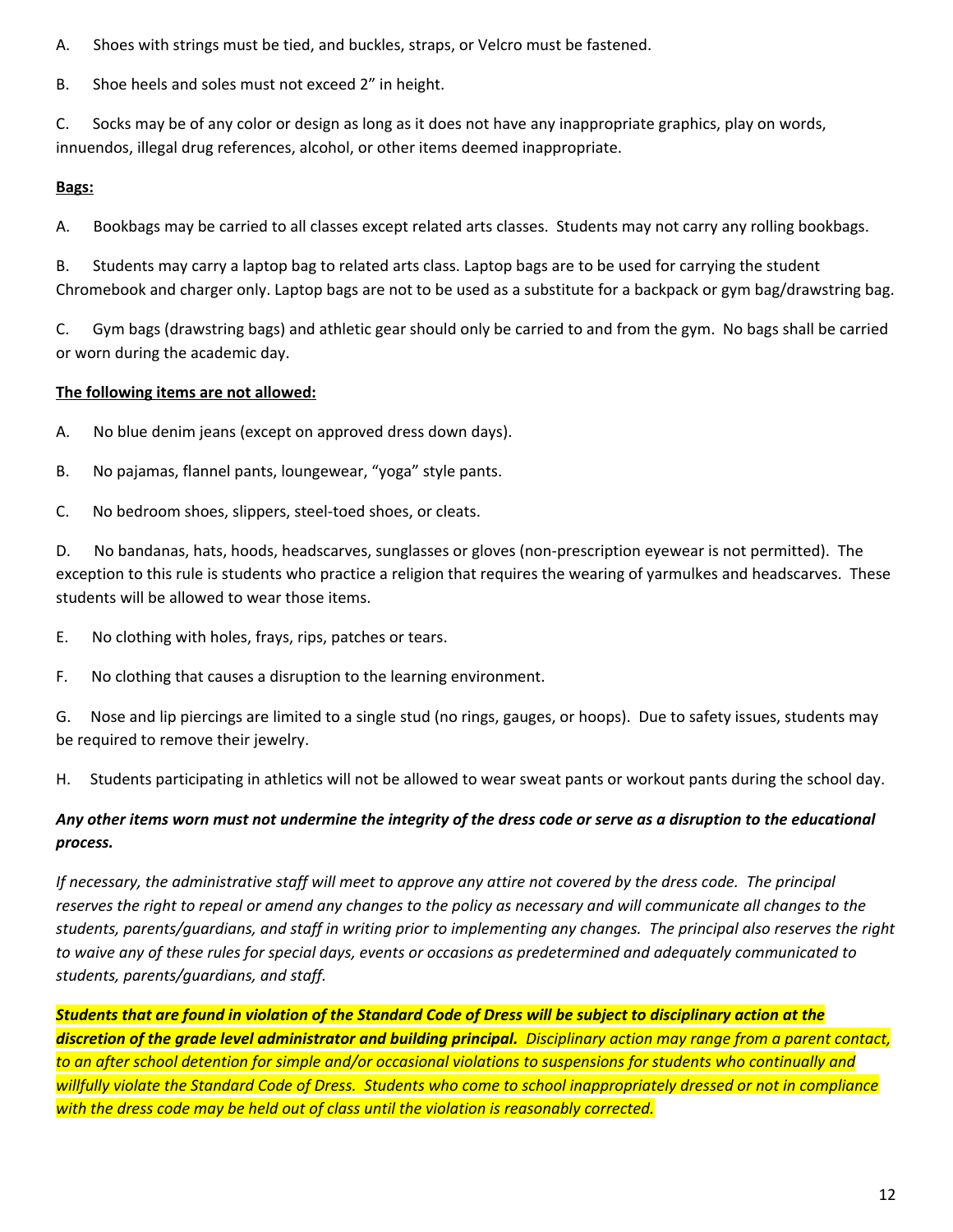#### **22. Bus Transportation**

Riding a bus is a privilege, not a right. Students who ride a bus must demonstrate proper behavior or this privilege will be taken away and the student will have to provide his/her own transportation to school. Students are expected to abide by the following rules:

A. Give the bus driver full cooperation.

B. Conform to the time schedule of the bus. Students are expected to be at their assigned stop at least 10 minutes before the bus is scheduled to arrive and may wait up to ten minutes after the scheduled pick-up time.

C. Ride only the bus you are assigned to unless you and the person you are riding with bring in a note from both parent/guardian giving the students permission and approval from the front office.

- D. No fighting, pushing, or shoving.
- E. Stay seated except during loading and unloading.
- F. No horseplay including yelling, loud talking, singing, chanting, throwing objects, etc.
- G. Do not extend hands, arms, feet, and head out of the windows.
- H. Do not litter the bus. Eating and drinking are not permitted on the bus.

I. Do not damage the bus seats or other parts of the bus. Any damage to the bus will result in required restitution from the offender.

J. Do not bring water on the bus in water pistols, balloons, bottles (plastic or glass), etc.

K. Observe all school rules while on the bus. If school regulations are violated while on the bus, students will receive disciplinary consequences and may also be suspended from the bus.

L. Students will be assigned to a certain seat on the bus. Students will remain in the assigned seat in the mornings and the afternoons.

M. Students should board the correct bus immediately after entering the bus parking lot in the afternoons. Students should not loiter in the bus parking lot. Students who do not report to the buses immediately after school may temporarily lose their riding privileges.

N. Only school personnel and students are allowed on UCPS buses. Presence of non-school personnel or students on a UCPS bus will result in notification of law enforcement officials.

#### **DISCIPLINARY ACTION TO BE TAKEN WHEN STUDENTS MISBEHAVE ON THE BUSES**

1st offense: Warning and/or notification of parents/guardians.

2nd offense: Appropriate consequence, notification of parents/guardians, and possible removal from the bus for 1 or more days.

3rd offense: Appropriate consequence, notification of parents/guardians, and possible removal from the bus for 2 or more days.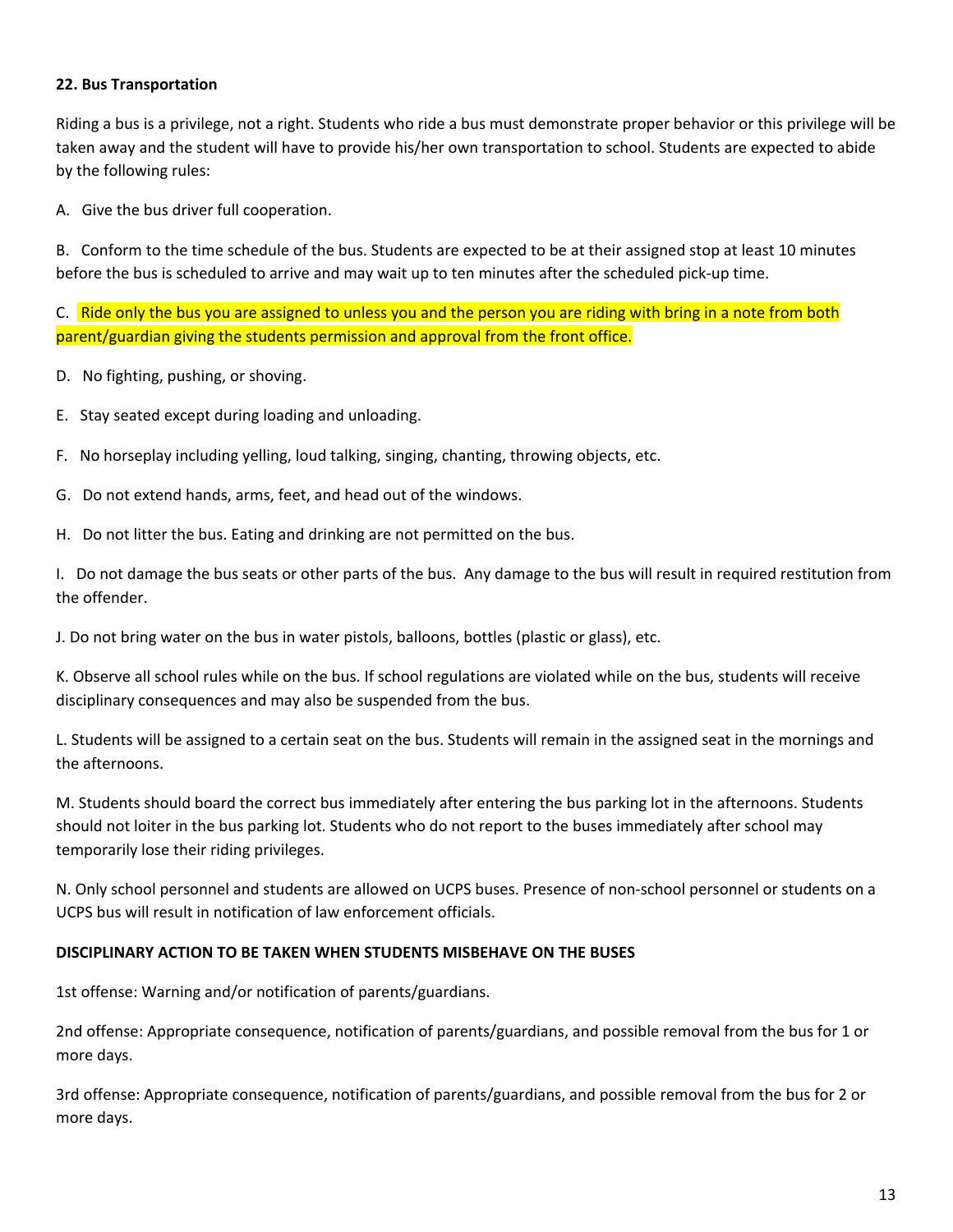4th offense: Appropriate consequence, notification of parents/guardians, and possible removal from the bus for 3 days. Notify parents that the next bus offense can result in bus suspension for the remainder of the school year.

5th offense: Appropriate consequences and possible removal from the bus for the rest of the school year. Consequences for fighting and extreme behavior problems will be directed by the UCPS and Parkwood Middle School discipline policy.

#### **23. Requirements to try out for Basketball and Cheerleading (7th and 8th grade students only)**

A. Students must have an average of 70 in all classes. The student must pass one less than the total number of core (ELA, Math, Social Studies, Science) classes being taken. A student that is not eligible during tryouts cannot be added to the roster later in the year. Students will be on probation if they do not meet the academic requirements to play.

B. A current physical from a medical provider must be submitted.

- C. A school insurance or insurance waiver form should be notarized and on file.
- D. The student must have been promoted to the next grade level from the previous year.

E. Student must have been in attendance at least 85% of the previous semester.

#### *General Guidelines*

A. Students are expected to attend all practices unless sick. Students who get sick at school, should communicate with the team sponsor. Students who miss a practice for any reason (except by permission), will be benched for one game.

B. Students should practice good sportsmanship at all times. Arguing with squad members, coaches, or other teams is not allowed.

- C. Students will dress appropriately on game days.
- D. Students who plan to ride home with their parents after an away game will notify the coach.

E. Any misbehavior in class, school, or practices could result in students being removed from the squad/team.

# **24. Requirements to Stay on Basketball Team or Cheerleading Squad**

A. The student must maintain a minimum of a 70 average. Should the student fail to maintain this average, the student will have until the next progress report to raise the average to 70. Failure to raise the average to 70 will result in the student being removed from the team for the remainder of the season.

B. The student will maintain at least an average of satisfactory on conduct for the year.

C. The student must be counted present during the school day on game day in order to play in the game.

D. Three office referrals for disciplinary problems, an ISS assignment or a suspension from riding the bus during the sports season will result in a one game suspension.

E. An out-of-school suspension during the sports season will result in the student being suspended from the team/squad for a minimum of two games. A second out-of-school suspension during the sports season will result in the student being removed from the team/squad for the remainder of the season.

F. Sports Season is defined as beginning with the first day of practice (once the team/squad is selected) and lasting through the last game of the season.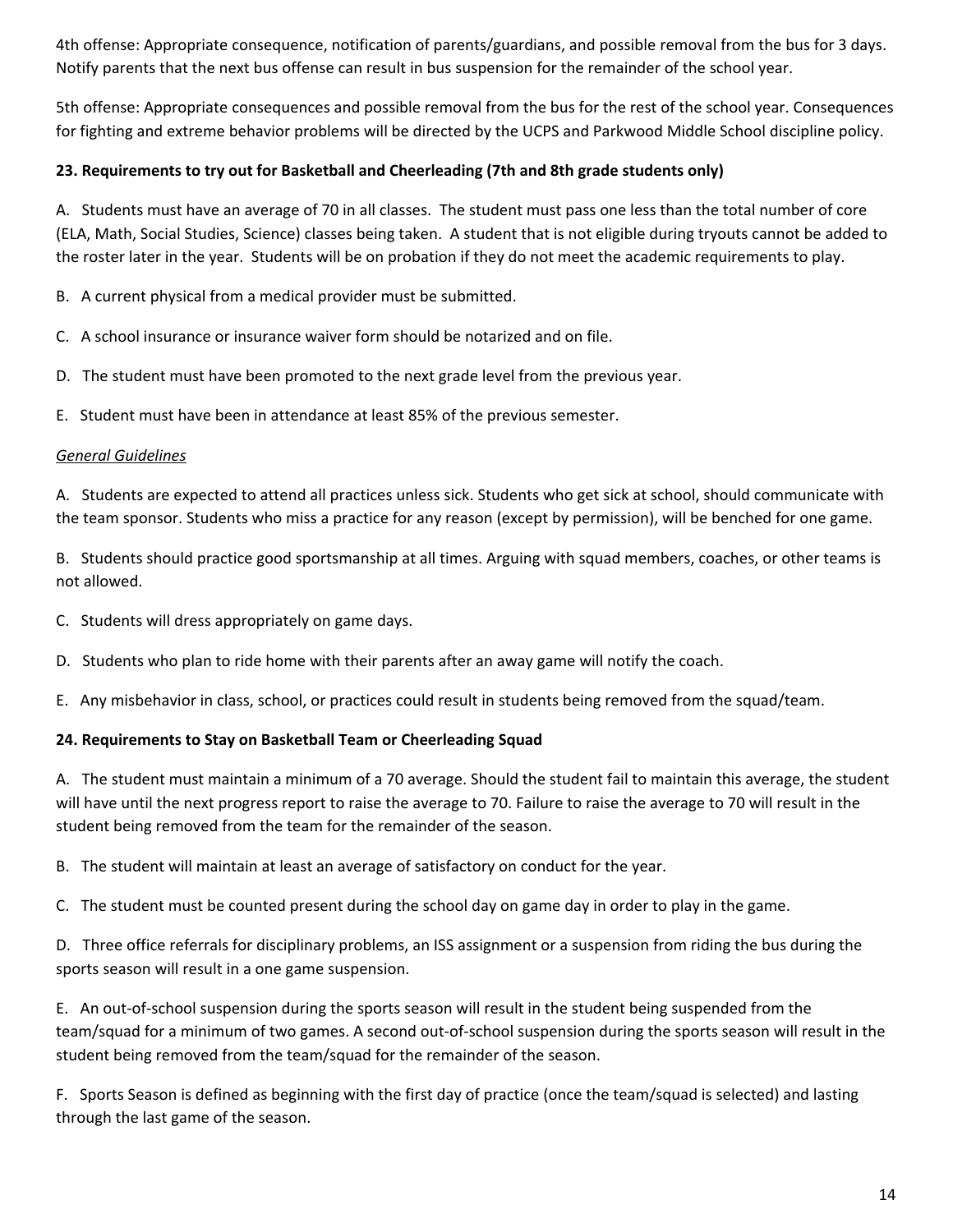*Note: Any changes to the above requirements are subject to the discretion of the Principal.*

#### **25. Policy on Regular Honor Roll**

#### Academic Grades:

A. All classes, including Related Arts and Health/PE, will count toward honor roll.

B. To be on the "A" Honor Roll, a student must have all "A's" in the academic subjects that are counted in relation to Honor Roll.

C. To be on the "B" Honor Roll, a student must have "A's" and "B's" in the academic subjects that are counted in relation to Honor Roll.

#### **26. Policy for Principal's Honor Roll**

Semester course averages must be all "A's" and "B's" and three (3) or more of these grades must be "A's".

#### **27. Parkwood Middle School Discipline Policy**

A. The following behaviors are not allowed:

- 1. Non-adherence to school/classroom rules
- 2. Cheating, lying, deceiving, forgery
- 3. Skipping class/leaving school grounds without permission or being in an unauthorized area
- 4. Obscene gestures, profanity, abusive language
- 5. Inappropriate public display of affection
- 6. Showing disrespect to faculty/staff (talking back, slamming doors, ignoring requests)
- 7. Aggressive behavior towards another student

8. Disruptive behavior (that interrupts the learning environment, and/or school activities, and/or is a threat to safety) No student shall purposely disrupt the lawful function of the school or its special activities, events, trips, or performances or infringe on the rights of other students, faculty, spectators, or the public. In the classroom, no student shall impair the teaching/learning process.

9. Reckless or belligerent behavior which might result in injury or bodily harm. No student shall engage in any behavior which is so careless, reckless, aggressive, or belligerent it may result in bodily harm or injury to oneself or others.

10. Cell phones and electronic devices confiscated at school will be kept in the office for 24 hours and then must be picked up by a parent. There are enough phones and adults on campus to handle any student issues.

Consequences are determined by administrative discretion and may include, but are not limited to: ASD (After School Detention), Saturday School, ISS (In-School Suspension), OSS (Out of School Suspension), Long-Term Suspension.